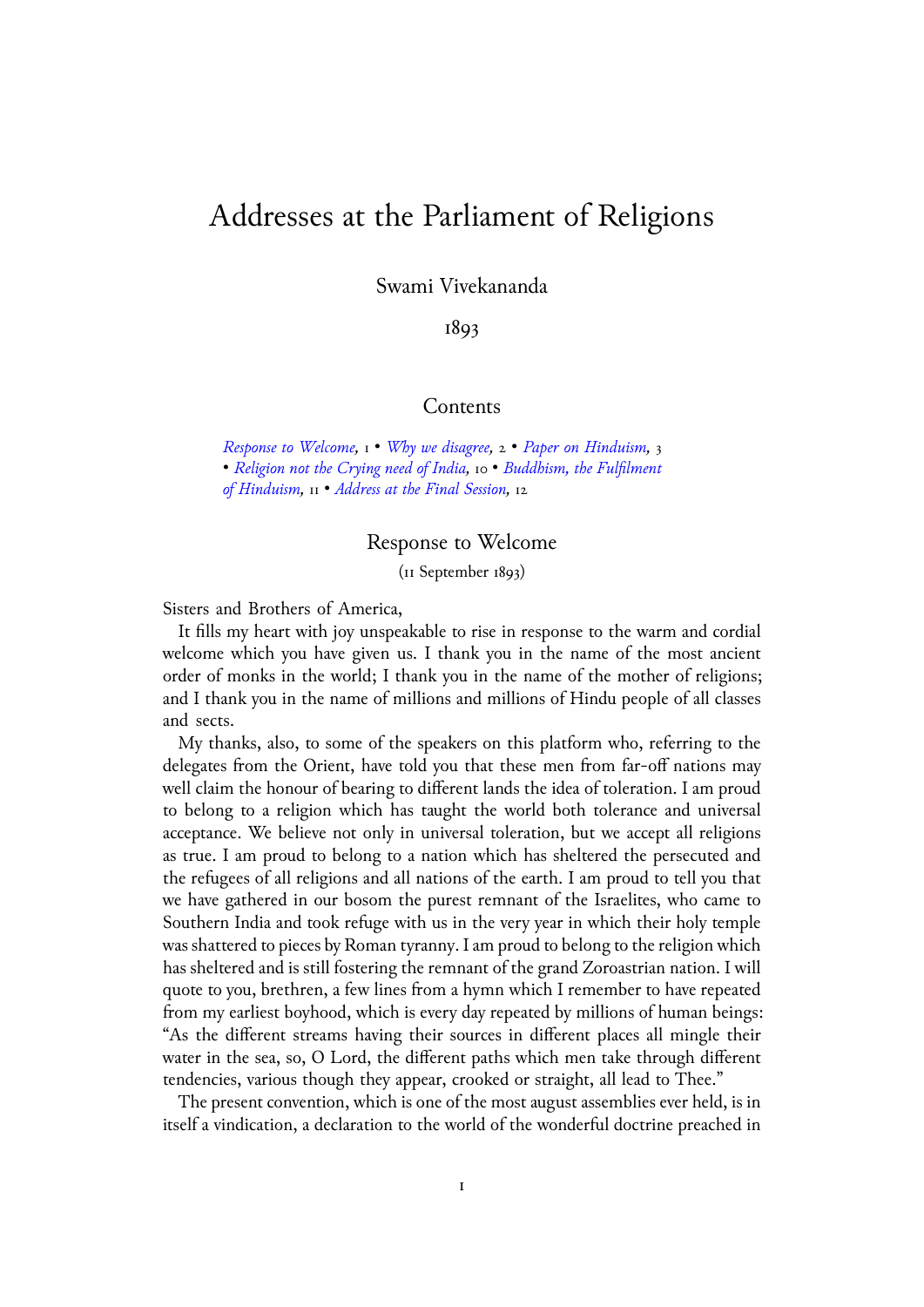the *Gita*: "Whosoever comes to Me, through whatsoever form, I reach him; all men are struggling through paths which in the end lead to me." Sectarianism, bigotry, and its horrible descendant, fanaticism, have long possessed this beautiful earth. They have filled the earth with violence, drenched it often and often with human blood, destroyed civilisation and sent whole nations to despair. Had it not been for these horrible demons, human society would be far more advanced than it is now. But their time is come; and I fervently hope that the bell that tolled this morning in honour of this convention may be the death-knell of all fanaticism, of all persecutions with the sword or with the pen, and of all uncharitable feelings between persons wending their way to the same goal.

### Why we disagree

(15 September 1893)

<span id="page-1-0"></span>I will tell you a little story. You have heard the eloquent speaker who has just finished say, "Let us cease from abusing each other," and he was very sorry that there should be always so much variance.

But I think I should tell you a story which would illustrate the cause of this variance. A frog lived in a well. It had lived there for a long time. It was born there and brought up there, and yet was a little, small frog. Of course the evolutionists were not there then to tell us whether the frog lost its eyes or not, but, for our story's sake, we must take it for granted that it had its eyes, and that it every day cleansed the water of all the worms and bacilli that lived in it with an energy that would do credit to our modern bacteriologists. In this way it went on and became a little sleek and fat. Well, one day another frog that lived in the sea came and fell into the well.

"Where are you from?"

"I am from the sea."

"The sea! How big is that? Is it as big as my well?" and he took a leap from one side of the well to the other.

"My friend," said the frog of the sea, "how do you compare the sea with your little well?"

Then the frog took another leap and asked, "Is your sea so big?"

"What nonsense you speak, to compare the sea with your well!"

"Well, then," said the frog of the well, "nothing can be bigger than my well; there can be nothing bigger than this; this fellow is a liar, so turn him out."

That has been the difficulty all the while.

I am a Hindu. I am sitting in my own little well and thinking that the whole world is my little well. The Christian sits in his little well and thinks the whole world is his well. The Mohammedan sits in his little well and thinks that is the whole world. I have to thank you of America for the great attempt you are making to break down the barriers of this little world of ours, and hope that, in the future, the Lord will help you to accomplish your purpose.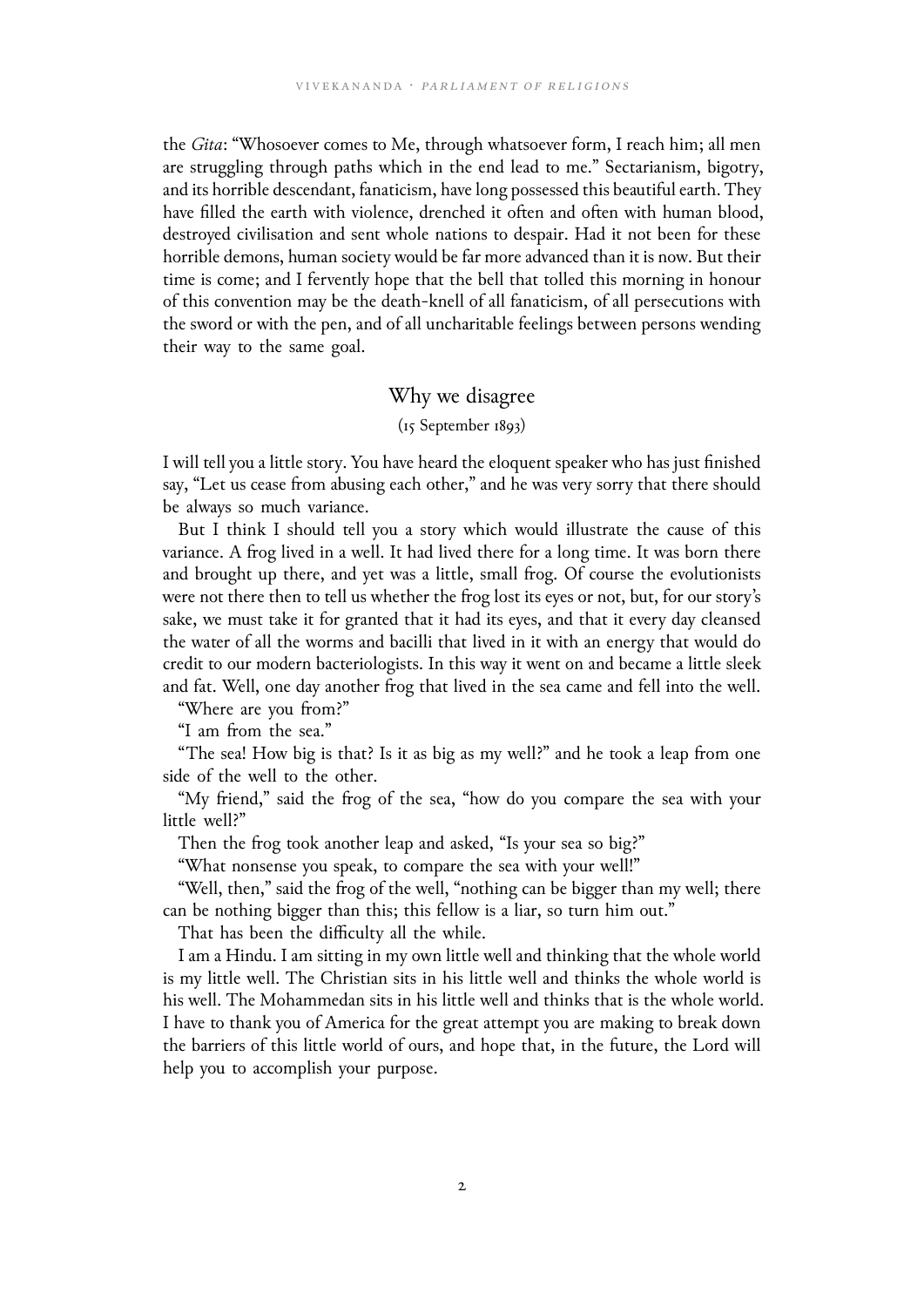## Paper on Hinduism

#### (19 September 1893)

<span id="page-2-0"></span>Three religions now stand in the world which have came down to us from time prehistoric — Hinduism, Zoroastrianism and Judaism. They have all received tremendous shocks and all of them prove by their survival their internal strength. But while Judaism failed to absorb Christianity and was driven out of its place of birth by its all-conquering daughter, and a handful of Parsees is all that remains to tell the tale of their grand religion, sect after sect arose in India and seemed to shake the religion of the Vedas to its very foundations, but like the waters of the seashore in a tremendous earthquake it receded only for a while, only to return in an all-absorbing flood, a thousand times more vigorous, and when the tumult of the rush was over, these sects were all sucked in, absorbed, and assimilated into the immense body of the mother faith.

From the high spiritual flights of the Vedanta philosophy, of which the latest discoveries of science seem like echoes, to the low ideas of idolatry with its multifarious mythology, the agnosticism of the Buddhists, and the atheism of the Jains, each and all have a place in the Hindu's religion.

Where then, the question arises, where is the common centre to which all these widely diverging radii converge? Where is the common basis upon which all these seemingly hopeless contradictions rest? And this is the question I shall attempt to answer.

The Hindus have received their religion through revelation, the Vedas. They hold that the Vedas are without beginning and without end. It may sound ludicrous to this audience, how a book can be without beginning or end. But by the Vedas no books are meant. They mean the accumulated treasury of spiritual laws discovered by different persons in different times. Just as the law of gravitation existed before its discovery, and would exist if all humanity forgot it, so is it with the laws that govern the spiritual world. The moral, ethical, and spiritual relations between soul and soul and between individual spirits and the Father of all spirits, were there before their discovery, and would remain even if we forgot them.

The discoverers of these laws are called Rishis, and we honour them as perfected beings. I am glad to tell this audience that some of the very greatest of them were women. Here it may be said that these laws as laws may be without end, but they must have had a beginning. The Vedas teach us that creation is without beginning or end. Science is said to have proved that the sum total of cosmic energy is always the same. Then, if there was a time when nothing existed, where was all this manifested energy? Some say it was in a potential form in God. In that case God is sometimes potential and sometimes kinetic, which would make Him mutable. Everything mutable is a compound, and everything compound must undergo that change which is called destruction. So God would die, which is absurd. Therefore there never was a time when there was no creation.

If I may be allowed to use a simile, creation and creator are two lines, without beginning and without end, running parallel to each other. God is the ever active providence, by whose power systems after systems are being evolved out of chaos,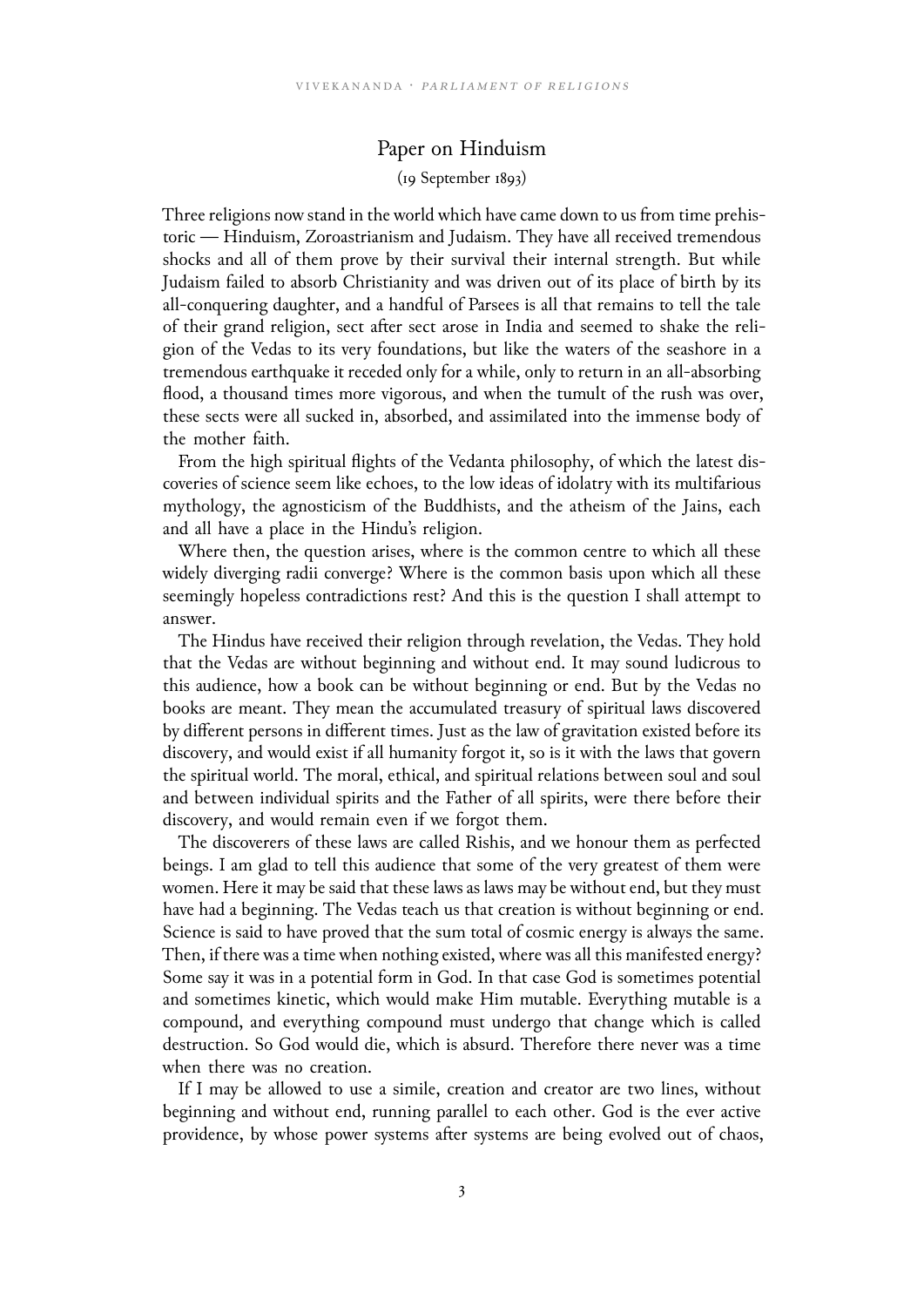made to run for a time and again destroyed. This is what the Brâhmin boy repeats every day: "The sun and the moon, the Lord created like the suns and moons of previous cycles." And this agrees with modern science.

Here I stand and if I shut my eyes, and try to conceive my existence, "I", "I", "I", what is the idea before me? The idea of a body. Am I, then, nothing but a combination of material substances? The Vedas declare, "No". I am a spirit living in a body. I am not the body. The body will die, but I shall not die. Here am I in this body; it will fall, but I shall go on living. I had also a past. The soul was not created, for creation means a combination which means a certain future dissolution. If then the soul was created, it must die. Some are born happy, enjoy perfect health, with beautiful body, mental vigour and all wants supplied. Others are born miserable, some are without hands or feet, others again are idiots and only drag on a wretched existence. Why, if they are all created, why does a just and merciful God create one happy and another unhappy, why is He so partial? Nor would it mend matters in the least to hold that those who are miserable in this life will be happy in a future one. Why should a man be miserable even here in the reign of a just and merciful God?

In the second place, the idea of a creator God does not explain the anomaly, but simply expresses the cruel fiat of an all-powerful being. There must have been causes, then, before his birth, to make a man miserable or happy and those were his past actions.

Are not all the tendencies of the mind and the body accounted for by inherited aptitude? Here are two parallel lines of existence — one of the mind, the other of matter. If matter and its transformations answer for all that we have, there is no necessity for supposing the existence of a soul. But it cannot be proved that thought has been evolved out of matter, and if a philosophical monism is inevitable, spiritual monism is certainly logical and no less desirable than a materialistic monism; but neither of these is necessary here.

We cannot deny that bodies acquire certain tendencies from heredity, but those tendencies only mean the physical configuration, through which a peculiar mind alone can act in a peculiar way. There are other tendencies peculiar to a soul caused by its past actions. And a soul with a certain tendency would by the laws of affinity take birth in a body which is the fittest instrument for the display of that tendency. This is in accord with science, for science wants to explain everything by habit, and habit is got through repetitions. So repetitions are necessary to explain the natural habits of a new-born soul. And since they were not obtained in this present life, they must have come down from past lives.

There is another suggestion. Taking all these for granted, how is it that I do not remember anything of my past life ? This can be easily explained. I am now speaking English. It is not my mother tongue, in fact no words of my mother tongue are now present in my consciousness; but let me try to bring them up, and they rush in. That shows that consciousness is only the surface of the mental ocean, and within its depths are stored up all our experiences. Try and struggle, they would come up and you would be conscious even of your past life.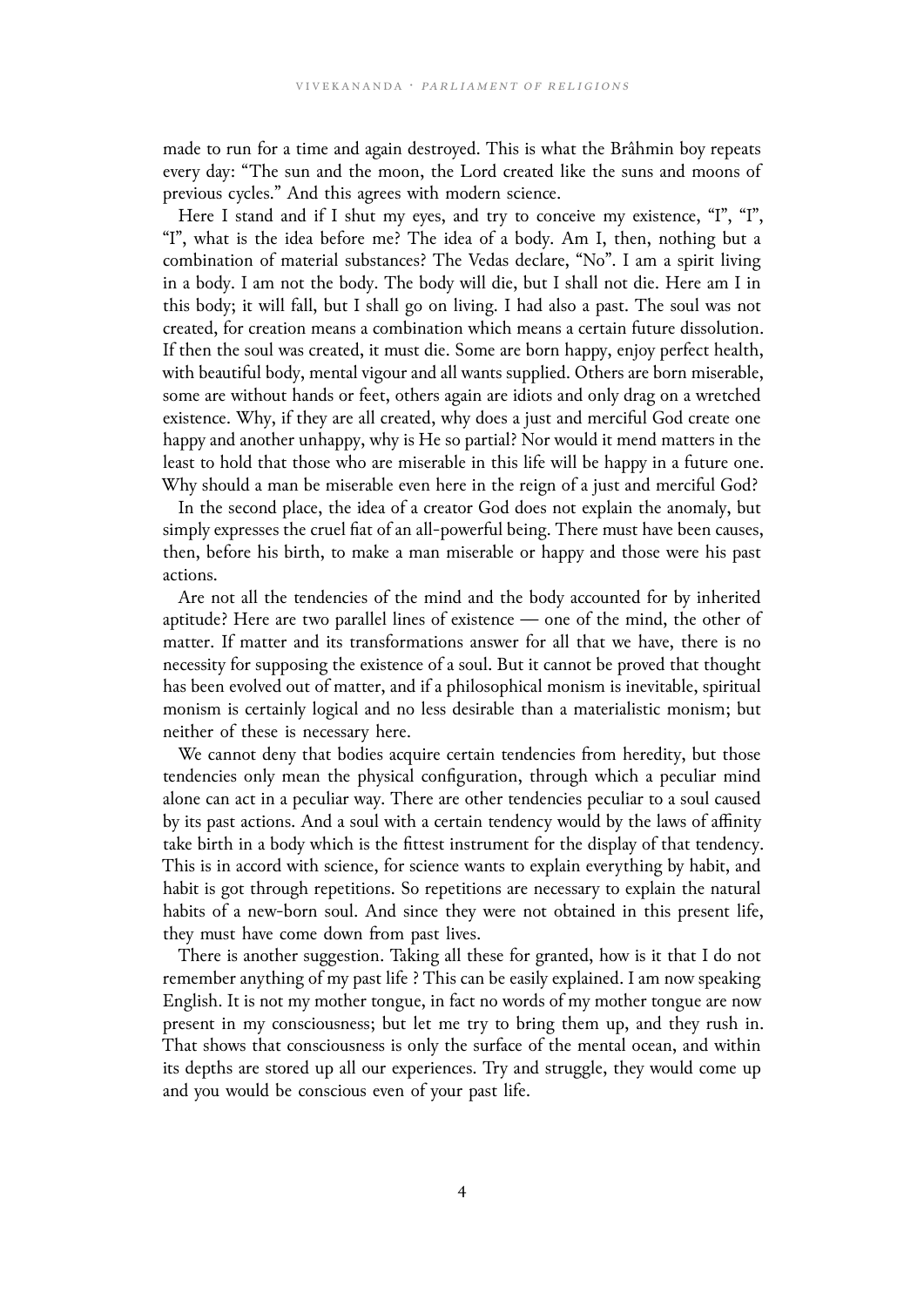This is direct and demonstrative evidence. Verification is the perfect proof of a theory, and here is the challenge thrown to the world by the Rishis. We have discovered the secret by which the very depths of the ocean of memory can be stirred up — try it and you would get a complete reminiscence of your past life.

So then the Hindu believes that he is a spirit. Him the sword cannot pierce him the fire cannot burn — him the water cannot melt — him the air cannot dry. The Hindu believes that every soul is a circle whose circumference is nowhere, but whose centre is located in the body, and that death means the change of this centre from body to body. Nor is the soul bound by the conditions of matter. In its very essence it is free, unbounded, holy, pure, and perfect. But somehow or other it finds itself tied down to matter, and thinks of itself as matter.

Why should the free, perfect, and pure being be thus under the thraldom of matter, is the next question. How can the perfect soul be deluded into the belief that it is imperfect? We have been told that the Hindus shirk the question and say that no such question can be there. Some thinkers want to answer it by positing one or more quasi-perfect beings, and use big scientific names to fill up the gap. But naming is not explaining. The question remains the same. How can the perfect become the quasi-perfect; how can the pure, the absolute, change even a microscopic particle of its nature? But the Hindu is sincere. He does not want to take shelter under sophistry. He is brave enough to face the question in a manly fashion; and his answer is: "I do not know. I do not know how the perfect being, the soul, came to think of itself as imperfect, as joined to and conditioned by matter." But the fact is a fact for all that. It is a fact in everybody's consciousness that one thinks of oneself as the body. The Hindu does not attempt to explain why one thinks one is the body. The answer that it is the will of God is no explanation. This is nothing more than what the Hindu says, "I do not know."

Well, then, the human soul is eternal and immortal, perfect and infinite, and death means only a change of centre from one body to another. The present is determined by our past actions, and the future by the present. The soul will go on evolving up or reverting back from birth to birth and death to death. But here is another question: Is man a tiny boat in a tempest, raised one moment on the foamy crest of a billow and dashed down into a yawning chasm the next, rolling to and fro at the mercy of good and bad actions — a powerless, helpless wreck in an ever-raging, ever-rushing, uncompromising current of cause and effect; a little moth placed under the wheel of causation which rolls on crushing everything in its way and waits not for the widow's tears or the orphan's cry? The heart sinks at the idea, yet this is the law of Nature. Is there no hope? Is there no escape? — was the cry that went up from the bottom of the heart of despair. It reached the throne of mercy, and words of hope and consolation came down and inspired a Vedic sage, and he stood up before the world and in trumpet voice proclaimed the glad tidings: "Hear, ye children of immortal bliss! even ye that reside in higher spheres! I have found the Ancient One who is beyond all darkness, all delusion: knowing Him alone you shall be saved from death over again." "Children of immortal bliss" — what a sweet, what a hopeful name! Allow me to call you, brethren, by that sweet name — heirs of immortal bliss — yea, the Hindu refuses to call you sinners. Ye are the Children of God, the sharers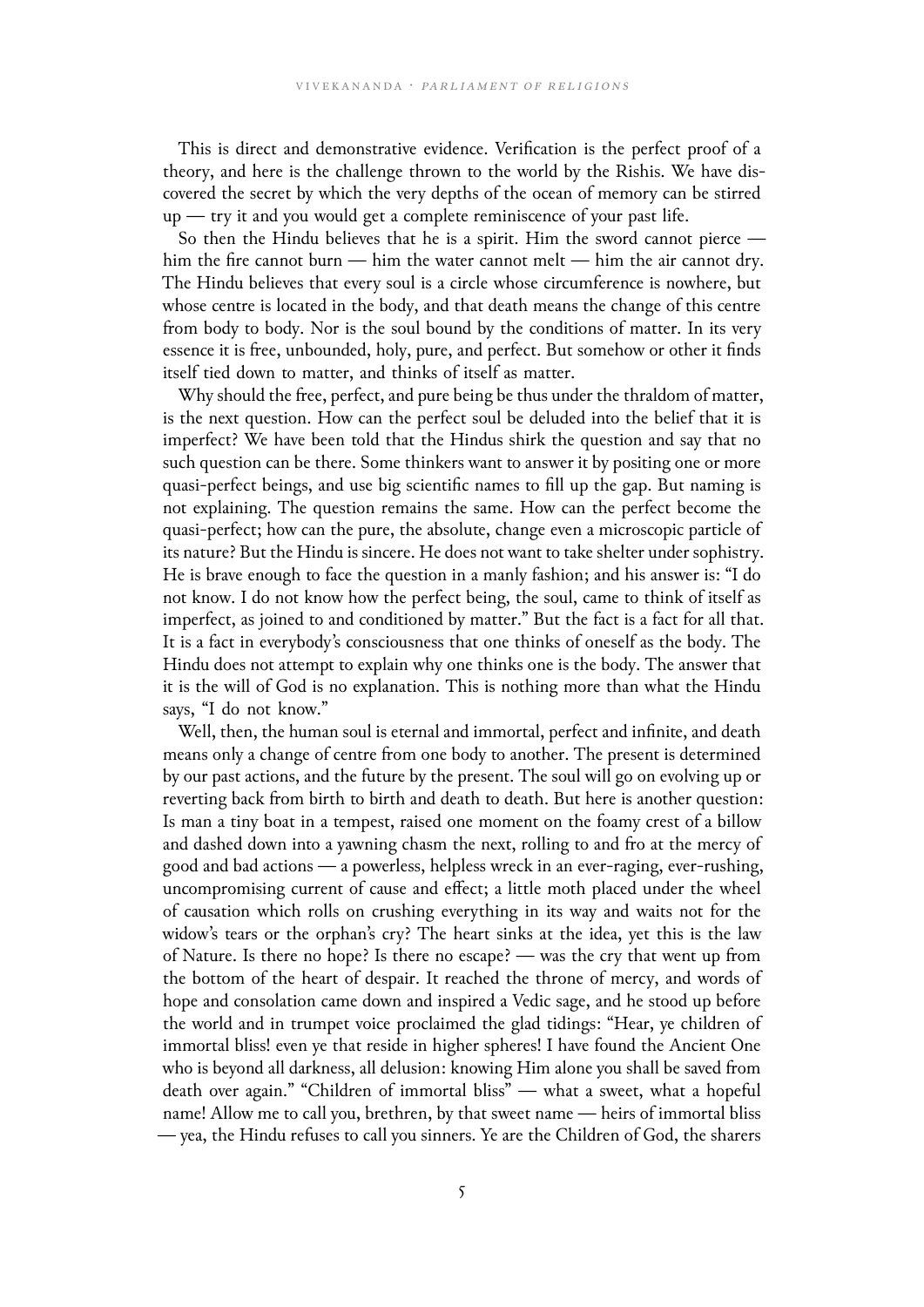of immortal bliss, holy and perfect beings. Ye divinities on earth — sinners! It is a sin to call a man so; it is a standing libel on human nature. Come up, O lions, and shake off the delusion that you are sheep; you are souls immortal, spirits free, blest and eternal; ye are not matter, ye are not bodies; matter is your servant, not you the servant of matter.

Thus it is that the Vedas proclaim not a dreadful combination of unforgiving laws, not an endless prison of cause and effect, but that at the head of all these laws, in and through every particle of matter and force, stands One "by whose command the wind blows, the fire burns, the clouds rain, and death stalks upon the earth."

And what is His nature?

He is everywhere, the pure and formless One, the Almighty and the All-merciful. "Thou art our father, Thou art our mother, Thou art our beloved friend, Thou art the source of all strength; give us strength. Thou art He that beareth the burdens of the universe; help me bear the little burden of this life." Thus sang the Rishis of the Vedas. And how to worship Him? Through love. "He is to be worshipped as the one beloved, dearer than everything in this and the next life."

This is the doctrine of love declared in the Vedas, and let us see how it is fully developed and taught by Krishna, whom the Hindus believe to have been God incarnate on earth.

He taught that a man ought to live in this world like a lotus leaf, which grows in water but is never moistened by water; so a man ought to live in the world — his heart to God and his hands to work.

It is good to love God for hope of reward in this or the next world, but it is better to love God for love's sake, and the prayer goes: "Lord, I do not want wealth, nor children, nor learning. If it be Thy will, I shall go from birth to birth, but grant me this, that I may love Thee without the hope of reward — love unselfishly for love's sake." One of the disciples of Krishna, the then Emperor of India, was driven from his kingdom by his enemies and had to take shelter with his queen in a forest in the Himalayas, and there one day the queen asked him how it was that he, the most virtuous of men, should suffer so much misery. Yudhishthira answered, "Behold, my queen, the Himalayas, how grand and beautiful they are; I love them. They do not give me anything, but my nature is to love the grand, the beautiful, therefore I love them. Similarly, I love the Lord. He is the source of all beauty, of all sublimity. He is the only object to be loved; my nature is to love Him, and therefore I love. I do not pray for anything; I do not ask for anything. Let Him place me wherever He likes. I must love Him for love's sake. I cannot trade in love."

The Vedas teach that the soul is divine, only held in the bondage of matter; perfection will be reached when this bond will burst, and the word they use for it is therefore, Mukti — freedom, freedom from the bonds of imperfection, freedom from death and misery.

And this bondage can only fall off through the mercy of God, and this mercy comes on the pure. So purity is the condition of His mercy. How does that mercy act? He reveals Himself to the pure heart; the pure and the stainless see God, yea, even in this life; then and then only all the crookedness of the heart is made straight. Then all doubt ceases. He is no more the freak of a terrible law of causation. This is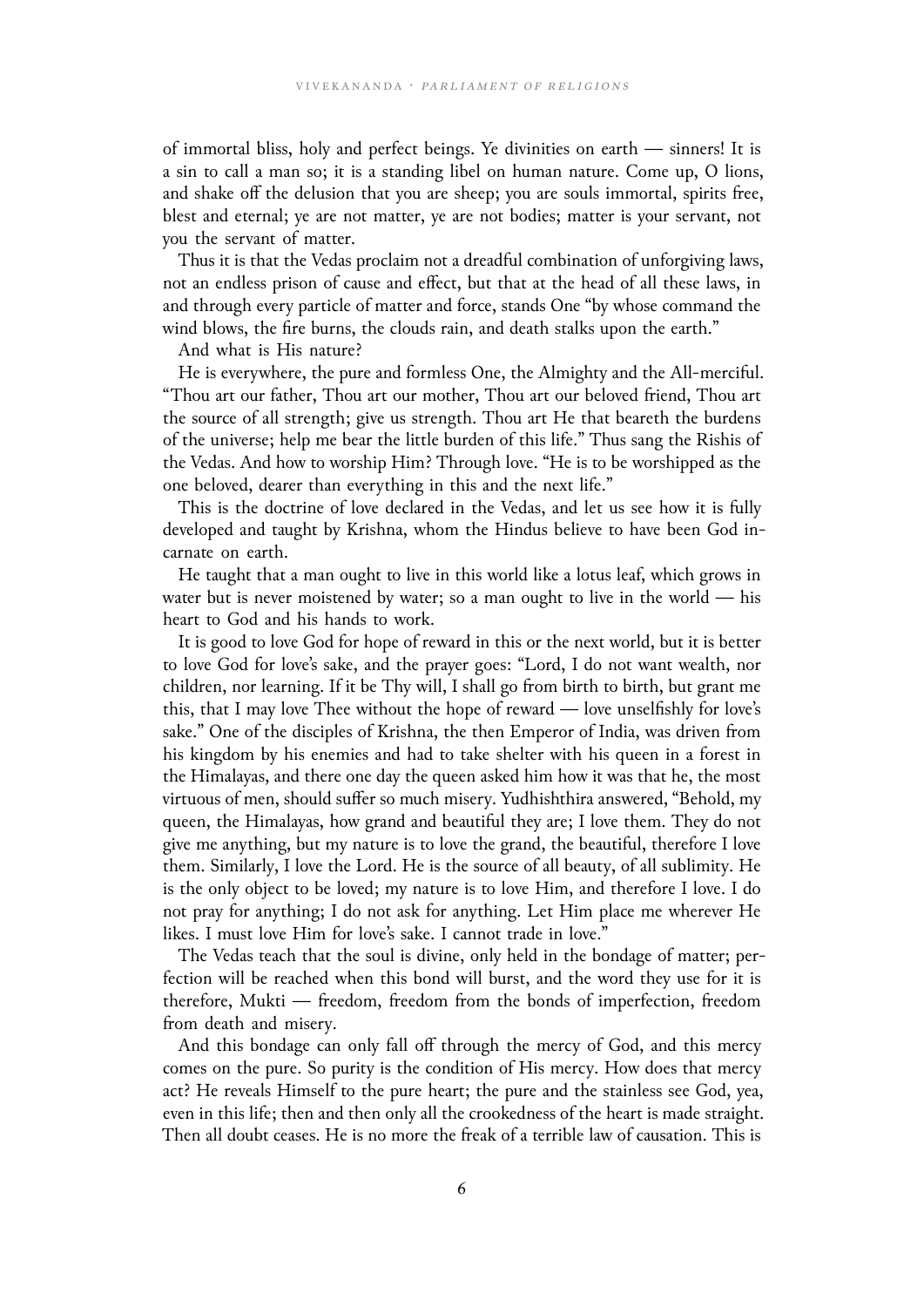the very centre, the very vital conception of Hinduism. The Hindu does not want to live upon words and theories. If there are existences beyond the ordinary sensuous existence, he wants to come face to face with them. If there is a soul in him which is not matter, if there is an all-merciful universal Soul, he will go to Him direct. He must see Him, and that alone can destroy all doubts. So the best proof a Hindu sage gives about the soul, about God, is: "I have seen the soul; I have seen God." And that is the only condition of perfection. The Hindu religion does not consist in struggles and attempts to believe a certain doctrine or dogma, but in realising not in believing, but in being and becoming.

Thus the whole object of their system is by constant struggle to become perfect, to become divine, to reach God and see God, and this reaching God, seeing God, becoming perfect even as the Father in Heaven is perfect, constitutes the religion of the Hindus.

And what becomes of a man when he attains perfection? He lives a life of bliss infinite. He enjoys infinite and perfect bliss, having obtained the only thing in which man ought to have pleasure, namely God, and enjoys the bliss with God.

So far all the Hindus are agreed. This is the common religion of all the sects of India; but, then, perfection is absolute, and the absolute cannot be two or three. It cannot have any qualities. It cannot be an individual. And so when a soul becomes perfect and absolute, it must become one with Brahman, and it would only realise the Lord as the perfection, the reality, of its own nature and existence, the existence absolute, knowledge absolute, and bliss absolute. We have often and often read this called the losing of individuality and becoming a stock or a stone.

"He jests at scars that never felt a wound."

I tell you it is nothing of the kind. If it is happiness to enjoy the consciousness of this small body, it must be greater happiness to enjoy the consciousness of two bodies, the measure of happiness increasing with the consciousness of an increasing number of bodies, the aim, the ultimate of happiness being reached when it would become a universal consciousness.

Therefore, to gain this infinite universal individuality, this miserable little prisonindividuality must go. Then alone can death cease when I am alone with life, then alone can misery cease when I am one with happiness itself, then alone can all errors cease when I am one with knowledge itself; and this is the necessary scientific conclusion. Science has proved to me that physical individuality is a delusion, that really my body is one little continuously changing body in an unbroken ocean of matter; and Advaita (unity) is the necessary conclusion with my other counterpart, soul.

Science is nothing but the finding of unity. As soon as science would reach perfect unity, it would stop from further progress, because it would reach the goal. Thus Chemistry could not progress farther when it would discover one element out of which all other could be made. Physics would stop when it would be able to fulfill its services in discovering one energy of which all others are but manifestations, and the science of religion become perfect when it would discover Him who is the one life in a universe of death, Him who is the constant basis of an ever-changing world. One who is the only Soul of which all souls are but delusive manifestations. Thus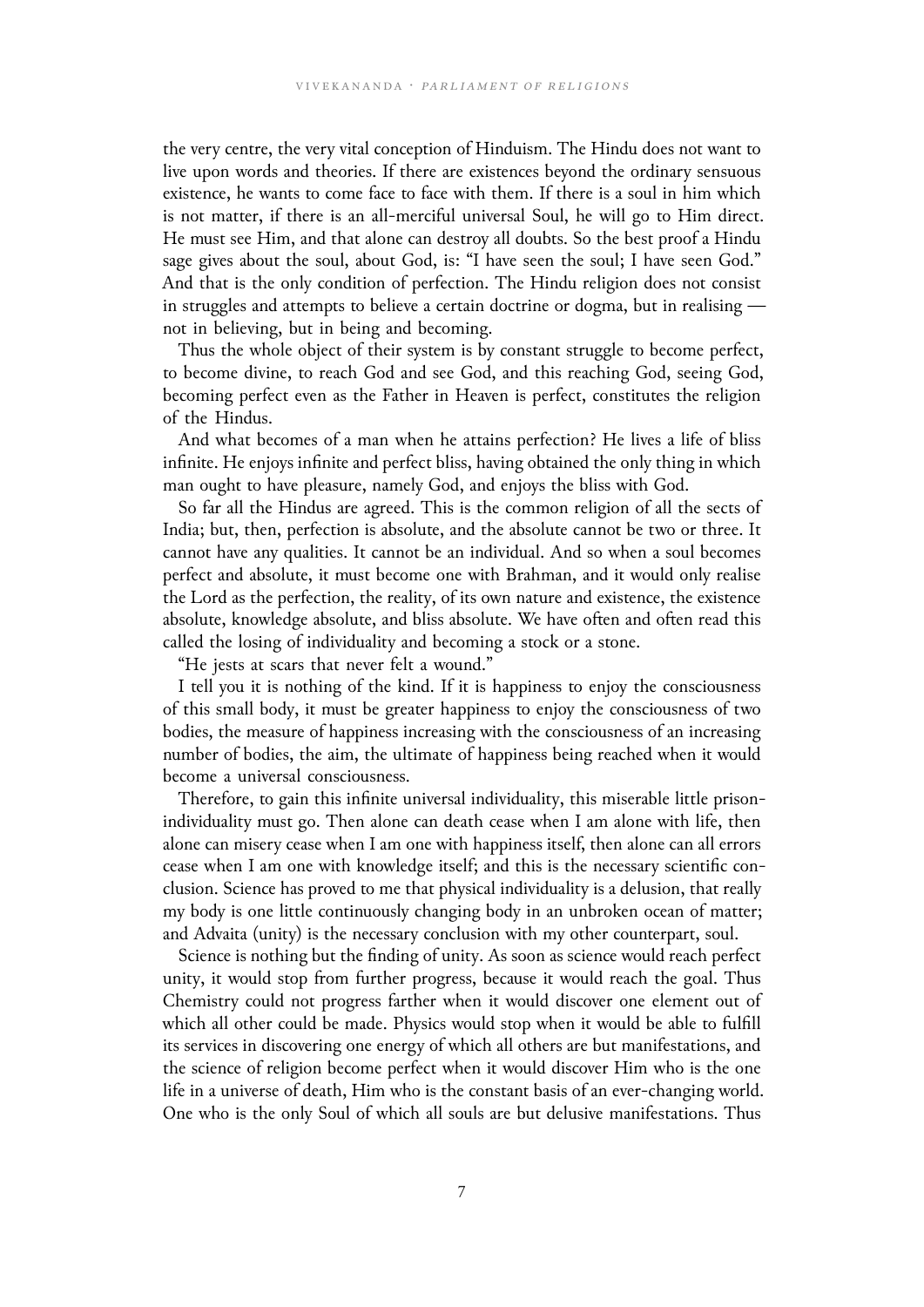is it, through multiplicity and duality, that the ultimate unity is reached. Religion can go no farther. This is the goal of all science.

All science is bound to come to this conclusion in the long run. Manifestation, and not creation, is the word of science today, and the Hindu is only glad that what he has been cherishing in his bosom for ages is going to be taught in more forcible language, and with further light from the latest conclusions of science.

Descend we now from the aspirations of philosophy to the religion of the ignorant. At the very outset, I may tell you that there is no polytheism in India. In every temple, if one stands by and listens, one will find the worshippers applying all the attributes of God, including omnipresence, to the images. It is not polytheism, nor would the name henotheism explain the situation. "The rose called by any other name would smell as sweet." Names are not explanations.

I remember, as a boy, hearing a Christian missionary preach to a crowd in India. Among other sweet things he was telling them was that if he gave a blow to their idol with his stick, what could it do? One of his hearers sharply answered, "If I abuse your God, what can He do?" "You would be punished," said the preacher, "when you die." "So my idol will punish you when you die," retorted the Hindu.

The tree is known by its fruits. When I have seen amongst them that are called idolaters, men, the like of whom in morality and spirituality and love I have never seen anywhere, I stop and ask myself, "Can sin beget holiness?"

Superstition is a great enemy of man, but bigotry is worse. Why does a Christian go to church? Why is the cross holy? Why is the face turned toward the sky in prayer? Why are there so many images in the Catholic Church? Why are there so many images in the minds of Protestants when they pray? My brethren, we can no more think about anything without a mental image than we can live without breathing. By the law of association, the material image calls up the mental idea and vice versa. This is why the Hindu uses an external symbol when he worships. He will tell you, it helps to keep his mind fixed on the Being to whom he prays. He knows as well as you do that the image is not God, is not omnipresent. After all, how much does omnipresence mean to almost the whole world? It stands merely as a word, a symbol. Has God superficial area? If not, when we repeat that word "omnipresent", we think of the extended sky or of space, that is all.

As we find that somehow or other, by the laws of our mental constitution, we have to associate our ideas of infinity with the image of the blue sky, or of the sea, so we naturally connect our idea of holiness with the image of a church, a mosque, or a cross. The Hindus have associated the idea of holiness, purity, truth, omnipresence, and such other ideas with different images and forms. But with this difference that while some people devote their whole lives to their idol of a church and never rise higher, because with them religion means an intellectual assent to certain doctrines and doing good to their fellows, the whole religion of the Hindu is centred in realisation. Man is to become divine by realising the divine. Idols or temples or churches or books are only the supports, the helps, of his spiritual childhood: but on and on he must progress.

He must not stop anywhere. "External worship, material worship," say the scriptures, "is the lowest stage; struggling to rise high, mental prayer is the next stage,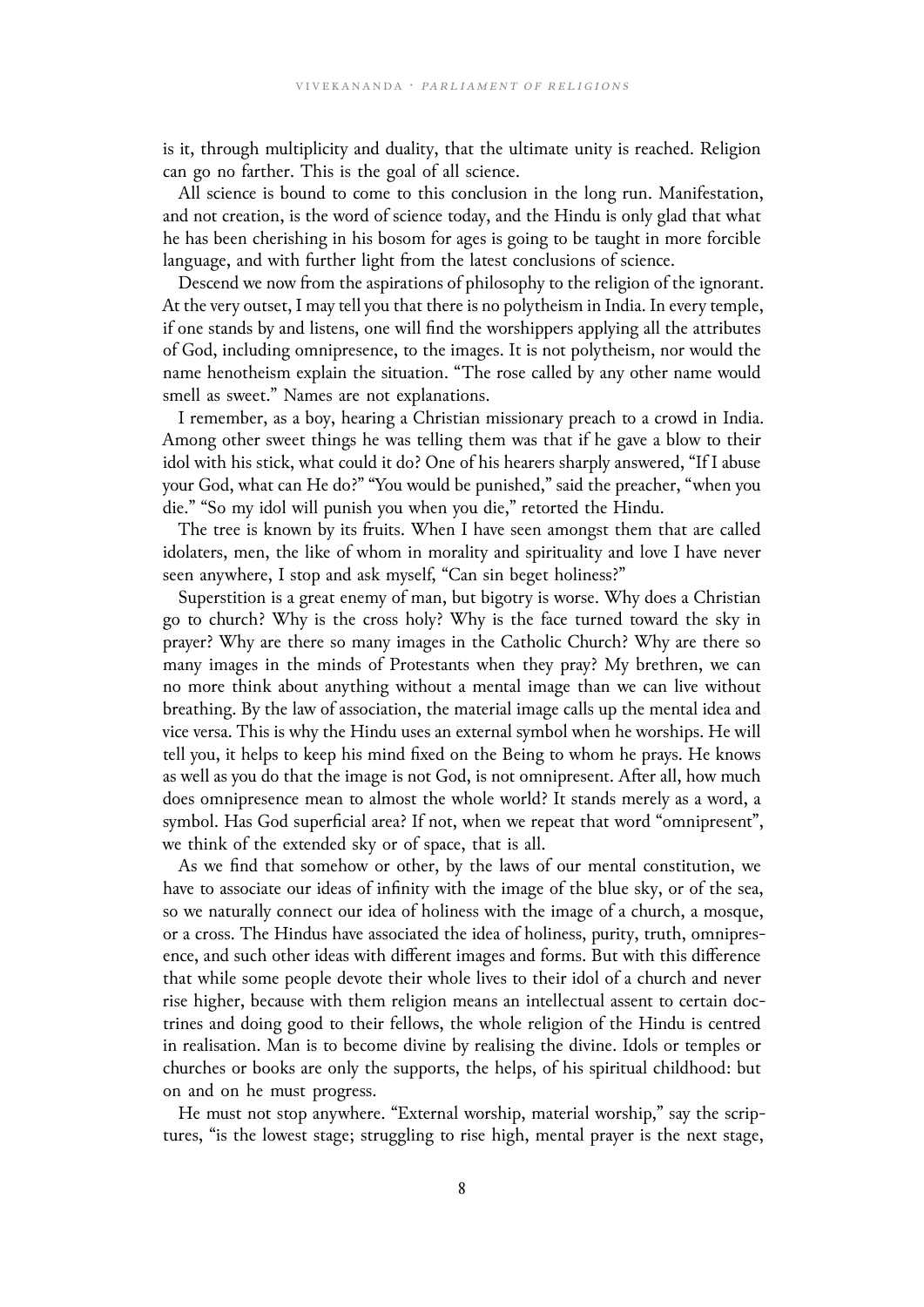but the highest stage is when the Lord has been realised." Mark, the same earnest man who is kneeling before the idol tells you, "Him the Sun cannot express, nor the moon, nor the stars, the lightning cannot express Him, nor what we speak of as fire; through Him they shine." But he does not abuse any one's idol or call its worship sin. He recognises in it a necessary stage of life. "The child is father of the man." Would it be right for an old man to say that childhood is a sin or youth a sin?

If a man can realise his divine nature with the help of an image, would it be right to call that a sin? Nor even when he has passed that stage, should he call it an error. To the Hindu, man is not travelling from error to truth, but from truth to truth, from lower to higher truth. To him all the religions, from the lowest fetishism to the highest absolutism, mean so many attempts of the human soul to grasp and realise the Infinite, each determined by the conditions of its birth and association, and each of these marks a stage of progress; and every soul is a young eagle soaring higher and higher, gathering more and more strength, till it reaches the Glorious Sun.

Unity in variety is the plan of nature, and the Hindu has recognised it. Every other religion lays down certain fixed dogmas, and tries to force society to adopt them. It places before society only one coat which must fit Jack and John and Henry, all alike. If it does not fit John or Henry, he must go without a coat to cover his body. The Hindus have discovered that the absolute can only be realised, or thought of, or stated, through the relative, and the images, crosses, and crescents are simply so many symbols — so many pegs to hang the spiritual ideas on. It is not that this help is necessary for every one, but those that do not need it have no right to say that it is wrong. Nor is it compulsory in Hinduism.

One thing I must tell you. Idolatry in India does not mean anything horrible. It is not the mother of harlots. On the other hand, it is the attempt of undeveloped minds to grasp high spiritual truths. The Hindus have their faults, they sometimes have their exceptions; but mark this, they are always for punishing their own bodies, and never for cutting the throats of their neighbours. If the Hindu fanatic burns himself on the pyre, he never lights the fire of Inquisition. And even this cannot be laid at the door of his religion any more than the burning of witches can be laid at the door of Christianity.

To the Hindu, then, the whole world of religions is only a travelling, a coming up, of different men and women, through various conditions and circumstances, to the same goal. Every religion is only evolving a God out of the material man, and the same God is the inspirer of all of them. Why, then, are there so many contradictions? They are only apparent, says the Hindu. The contradictions come from the same truth adapting itself to the varying circumstances of different natures.

It is the same light coming through glasses of different colours. And these little variations are necessary for purposes of adaptation. But in the heart of everything the same truth reigns. The Lord has declared to the Hindu in His incarnation as Krishna, "I am in every religion as the thread through a string of pearls. Wherever thou seest extraordinary holiness and extraordinary power raising and purifying humanity, know thou that I am there." And what has been the result? I challenge the world to find, throughout the whole system of Sanskrit philosophy, any such expression as that the Hindu alone will be saved and not others. Says Vyasa, "We find perfect men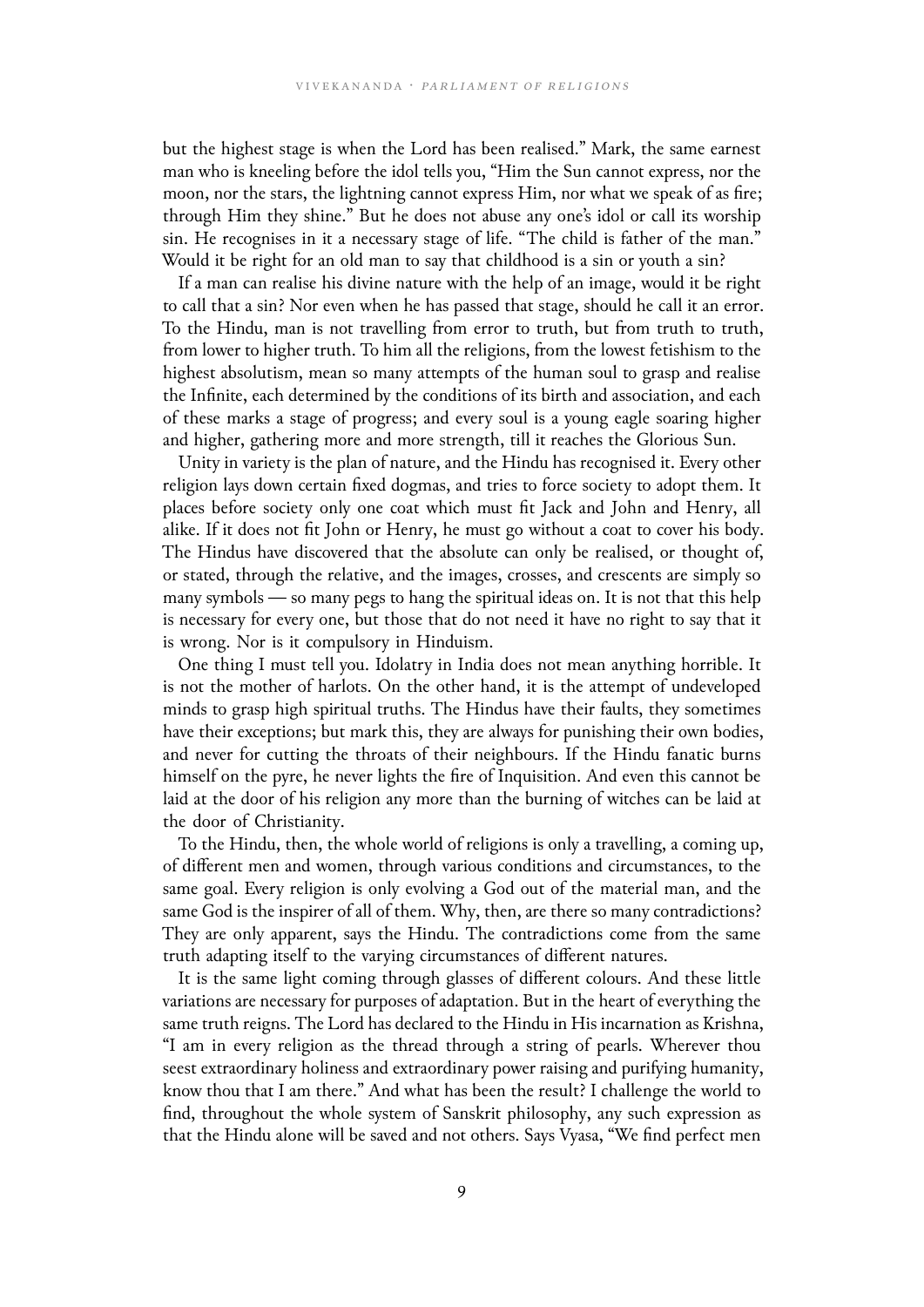even beyond the pale of our caste and creed." One thing more. How, then, can the Hindu, whose whole fabric of thought centres in God, believe in Buddhism which is agnostic, or in Jainism which is atheistic?

The Buddhists or the Jains do not depend upon God; but the whole force of their religion is directed to the great central truth in every religion, to evolve a God out of man. They have not seen the Father, but they have seen the Son. And he that hath seen the Son hath seen the Father also.

This, brethren, is a short sketch of the religious ideas of the Hindus. The Hindu may have failed to carry out all his plans, but if there is ever to be a universal religion, it must be one which will have no location in place or time; which will be infinite like the God it will preach, and whose sun will shine upon the followers of Krishna and of Christ, on saints and sinners alike; which will not be Brahminic or Buddhistic, Christian or Mohammedan, but the sum total of all these, and still have infinite space for development; which in its catholicity will embrace in its infinite arms, and find a place for, every human being, from the lowest grovelling savage not far removed from the brute, to the highest man towering by the virtues of his head and heart almost above humanity, making society stand in awe of him and doubt his human nature. It will be a religion which will have no place for persecution or intolerance in its polity, which will recognise divinity in every man and woman, and whose whole scope, whose whole force, will be created in aiding humanity to realise its own true, divine nature.

Offer such a religion, and all the nations will follow you. Asoka's council was a council of the Buddhist faith. Akbar's, though more to the purpose, was only a parlour-meeting. It was reserved for America to proclaim to all quarters of the globe that the Lord is in every religion.

May He who is the Brahman of the Hindus, the Ahura-Mazda of the Zoroastrians, the Buddha of the Buddhists, the Jehovah of the Jews, the Father in Heaven of the Christians, give strength to you to carry out your noble idea! The star arose in the East; it travelled steadily towards the West, sometimes dimmed and sometimes effulgent, till it made a circuit of the world; and now it is again rising on the very horizon of the East, the borders of the Sanpo, $<sup>1</sup>$  a thousandfold more effulgent than</sup> it ever was before.

Hail, Columbia, motherland of liberty! It has been given to thee, who never dipped her hand in her neighbour's blood, who neve[r](#page-9-1) found out that the shortest way of becoming rich was by robbing one's neighbours, it has been given to thee to march at the vanguard of civilisation with the flag of harmony.

# Religion not the Crying need of India

(20th September 1893)

<span id="page-9-0"></span>Christians must always be ready for good criticism, and I hardly think that you will mind if I make a little criticism. You Christians, who are so fond of sending out missionaries to save the soul of the heathen — why do you not try to save their

<span id="page-9-1"></span><sup>&</sup>lt;sup>1</sup>A Tibetan name for the Bramaputra River.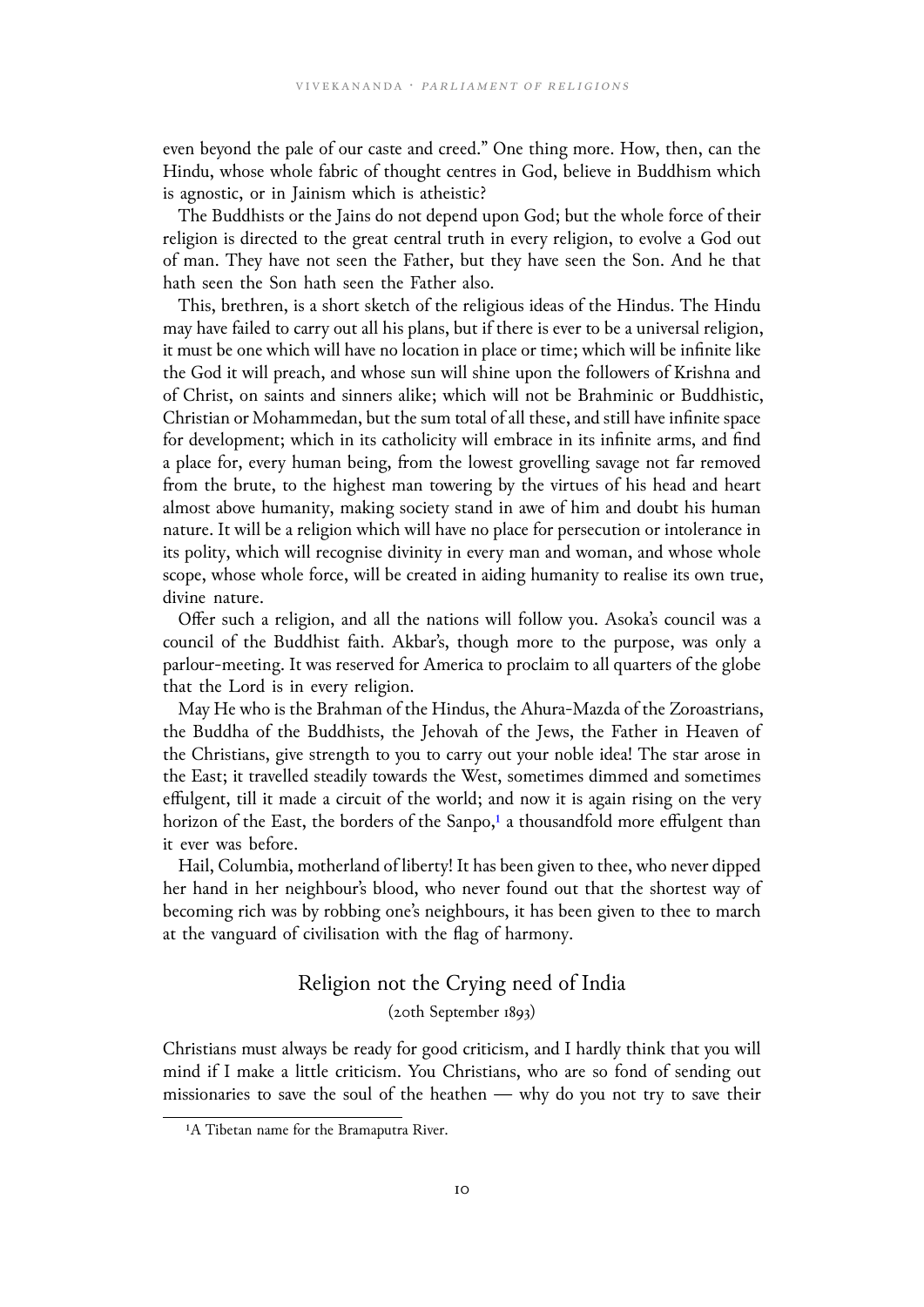bodies from starvation? In India, during the terrible famines, thousands died from hunger, yet you Christians did nothing. You erect churches all through India, but the crying evil in the East is not religion — they have religion enough — but it is bread that the suffering millions of burning India cry out for with parched throats. They ask us for bread, but we give them stones. It is an insult to a starving people to offer them religion; it is an insult to a starving man to teach him metaphysics. In India a priest that preached for money would lose caste and be spat upon by the people. I came here to seek aid for my impoverished people, and I fully realised how difficult it was to get help for heathens from Christians in a Christian land.

## Buddhism, the Fulfilment of Hinduism

#### (26 September 1893)

<span id="page-10-0"></span>I am not a Buddhist, as you have heard, and yet I am. If China, or Japan, or Srilanka follow the teachings of the Great Master, India worships him as God incarnate on earth. You have just now heard that I am going to criticise Buddhism, but by that I wish you to understand only this. Far be it from me to criticise him whom I worship as God incarnate on earth. But our views about Buddha are that he was not understood properly by his disciples. The relation between Hinduism (by Hinduism, I mean the religion of the Vedas) and what is called Buddhism at the present day is nearly the same as between Judaism and Christianity. Jesus Christ was a Jew, and Shâkya Muni was a Hindu. The Jews rejected Jesus Christ, nay, crucified him, and the Hindus have accepted Shâkya Muni as God and worship him. But the real difference that we Hindus want to show between modern Buddhism and what we should understand as the teachings of Lord Buddha lies principally in this: Shâkya Muni came to preach nothing new. He also, like Jesus, came to fulfil and not to destroy. Only, in the case of Jesus, it was the old people, the Jews, who did not understand him, while in the case of Buddha, it was his own followers who did not realise the import of his teachings. As the Jew did not understand the fulfilment of the Old Testament, so the Buddhist did not understand the fulfilment of the truths of the Hindu religion. Again, I repeat, Shâkya Muni came not to destroy, but he was the fulfilment, the logical conclusion, the logical development of the religion of the Hindus. The religion of the Hindus is divided into two parts: the ceremonial and the spiritual. The spiritual portion is specially studied by the monks. In that there is no caste. A man from the highest caste and a man from the lowest may become a monk in India, and the two castes become equal. In religion there is no caste; caste is simply a social institution. Shâkya Muni himself was a monk, and it was his glory that he had the large-heartedness to bring out the truths from the hidden Vedas and through them broadcast all over the world. He was the first being in the world who brought missionarising into practice — nay, he was the first to conceive the idea of proselytising. The great glory of the Master lay in his wonderful sympathy for everybody, especially for the ignorant and the poor. Some of his disciples were Brahmins. When Buddha was teaching, Sanskrit was no more the spoken language in India. It was then only in the books of the learned. Some of Buddha's Brahmins disciples wanted to translate his teachings into Sanskrit, but he distinctly told them,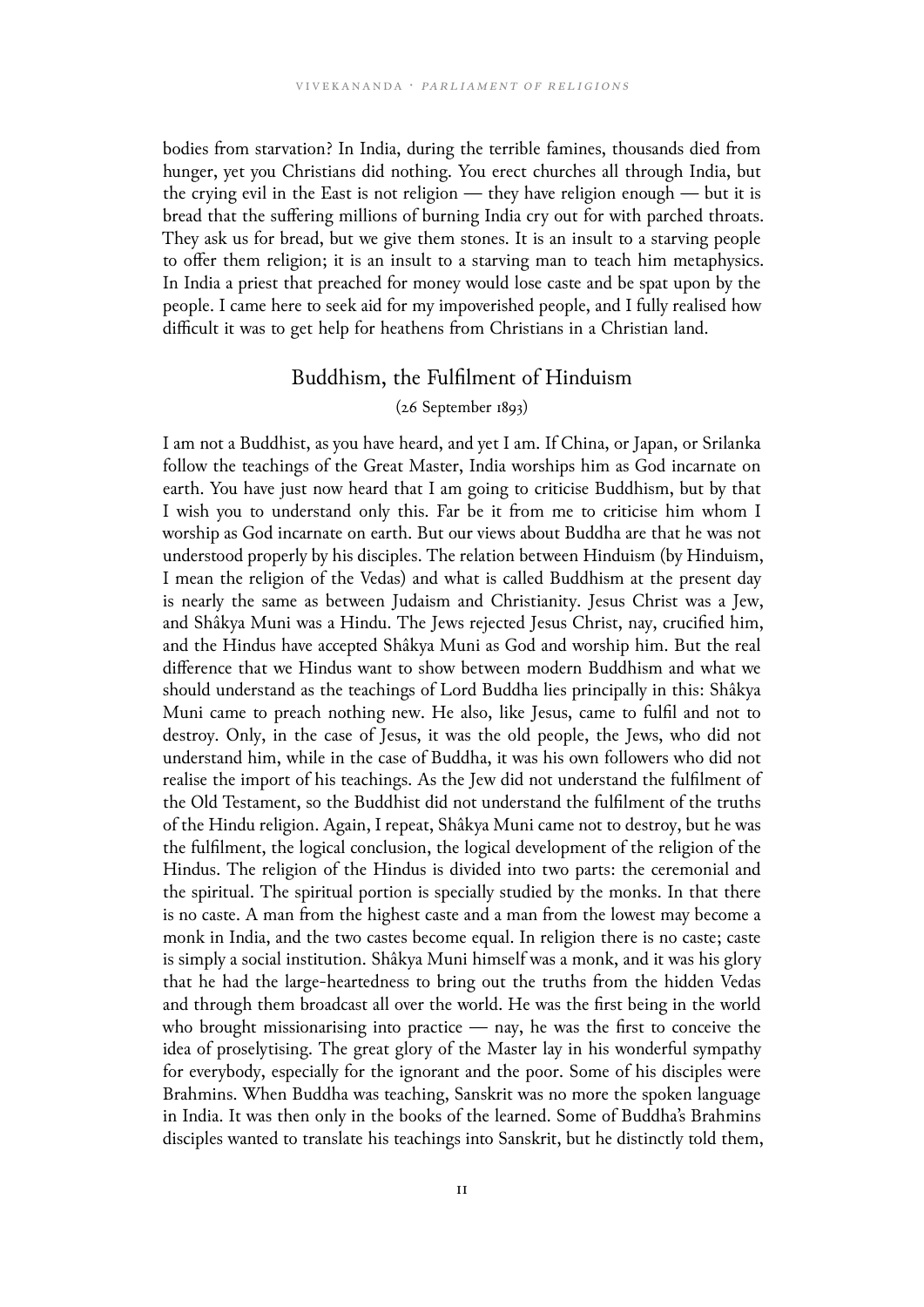"I am for the poor, for the people; let me speak in the tongue of the people." And so to this day the great bulk of his teachings are in the vernacular of that day in India. Whatever may be the position of philosophy, whatever may be the position of metaphysics, so long as there is such a thing as death in the world, so long as there is such a thing as weakness in the human heart, so long as there is a cry going out of the heart of man in his very weakness, there shall be a faith in God. On the philosophic side the disciples of the Great Master dashed themselves against the eternal rocks of the Vedas and could not crush them, and on the other side they took away from the nation that eternal God to which every one, man or woman, clings so fondly. And the result was that Buddhism had to die a natural death in India. At the present day there is not one who calls oneself a Buddhist in India, the land of its birth. But at the same time, Brahminism lost something — that reforming zeal, that wonderful sympathy and charity for everybody, that wonderful heaven which Buddhism had brought to the masses and which had rendered Indian society so great that a Greek historian who wrote about India of that time was led to say that no Hindu was known to tell an untruth and no Hindu woman was known to be unchaste. Hinduism cannot live without Buddhism, nor Buddhism without Hinduism. Then realise what the separation has shown to us, that the Buddhists cannot stand without the brain and philosophy of the Brahmins, nor the Brahmin without the heart of the Buddhist. This separation between the Buddhists and the Brahmins is the cause of the downfall of India. That is why India is populated by three hundred millions of beggars, and that is why India has been the slave of conquerors for the last thousand years. Let us then join the wonderful intellect of the Brahmins with the heart, the noble soul, the wonderful humanising power of the Great Master.

## Address at the Final Session

(27th September 1893)

<span id="page-11-0"></span>The World's Parliament of Religions has become an accomplished fact, and the merciful Father has helped those who laboured to bring it into existence, and crowned with success their most unselfish labour.

My thanks to those noble souls whose large hearts and love of truth first dreamed this wonderful dream and then realised it. My thanks to the shower of liberal sentiments that has overflowed this platform. My thanks to his enlightened audience for their uniform kindness to me and for their appreciation of every thought that tends to smooth the friction of religions. A few jarring notes were heard from time to time in this harmony. My special thanks to them, for they have, by their striking contrast, made general harmony the sweeter.

Much has been said of the common ground of religious unity. I am not going just now to venture my own theory. But if any one here hopes that this unity will come by the triumph of any one of the religions and the destruction of the others, to him I say, "Brother, yours is an impossible hope." Do I wish that the Christian would become Hindu? God forbid. Do I wish that the Hindu or Buddhist would become Christian? God forbid.